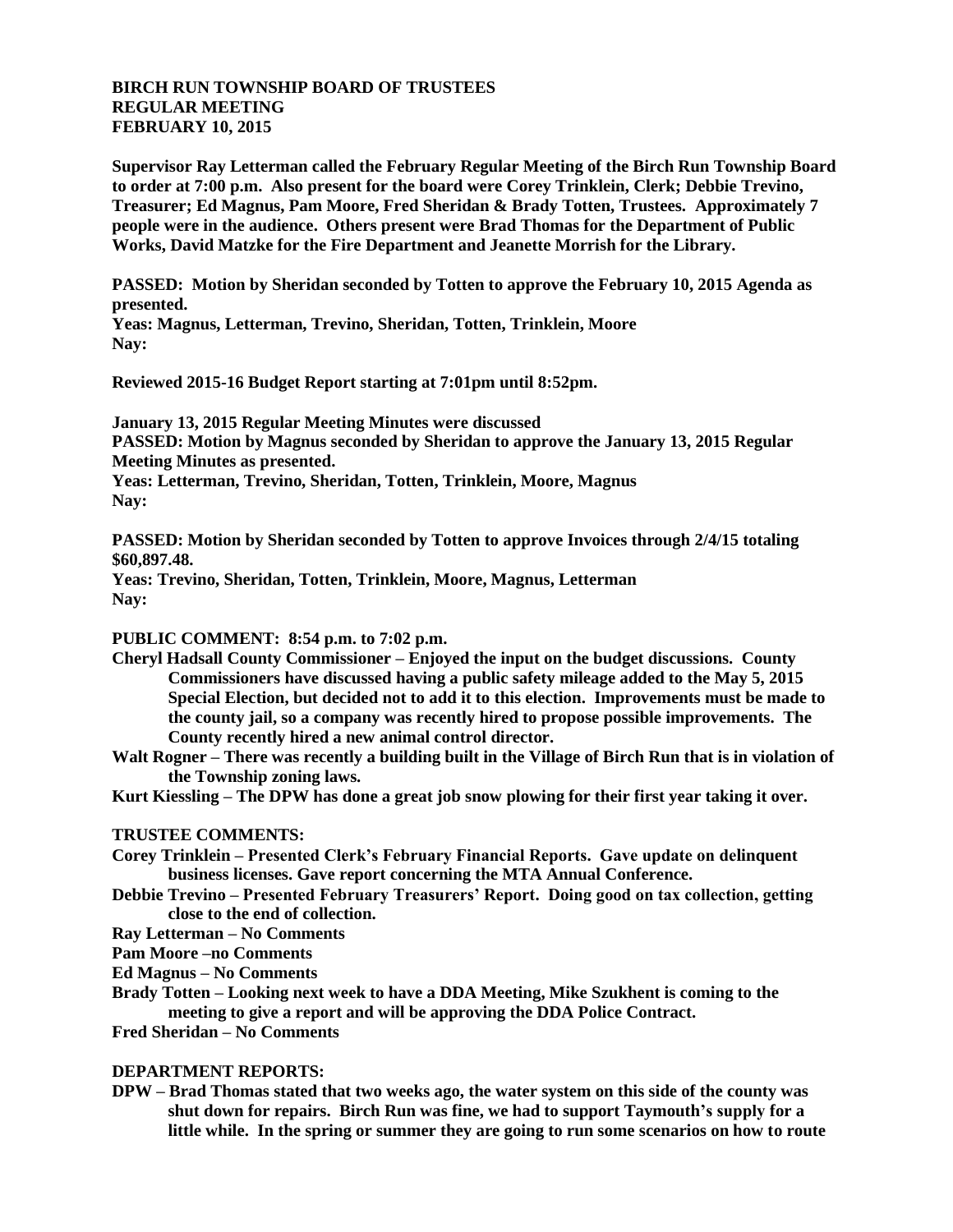**water in case of an emergency between the Township, Village, Taymouth and Frankenmuth. They will be working with the Village on what to do if there is a mass power outage. Matt is doing very well, Brad asked if Frankenmuth has a main break could Matt go and watch for some on the job training. Dave is going to a class in the beginning of March for preparation on becoming an S3 water operator. The test is in the first week in May to become an S3 water operator. Brand new barrels were made and painted for trash cans at the park. There will be a lot of improvements at the park that didn't cost a lot of money completed in the coming year. The tennis courts are also in very bad shape and could use being resurfaced.**

- **Fire Dept. – Dave Matzke stated last month there were 73 calls. They were able to use the new jaws on one of the calls. The jaws were damaged so they were already repaired under warranty.**
- **Library – Jeanette Morrish stated they are in the middle of their adult reading program. There were a lot of adults in the program. It will end on the 17th of March. The summer reading program will revolve around super heroes. By the middle of next month the new computer system should be up and running.**

**PASSED: Motion by Magnus seconded by Sheridan to approve the February Budget Amendments as presented.**

**Yeas: Sheridan, Totten, Trinklein, Moore, Magnus, Letterman, Trevino Nays:**

**PASSED: Motion by Totten and seconded by Moore to approve retaining the audio recordings of Township Board Meeting Minutes for one year.**

**Yeas: Moore, Magnus, Letterman, Trevino, Sheridan, Totten Nays: Trinklein**

**PASSED: Motion by Magnus seconded by Sheridan to approve Resolution #2015-02 (Insurance Opting Out) as presented. Yeas: Magnus, Letterman, Trevino, Sheridan, Totten, Trinklein, Moore Nays:**

**PASSED: Motion by Magnus seconded by Totten to approve Administrative Resolution #02-15 (Guidelines for Inspection of Assessing Records) as amended. Yeas: Letterman, Trevino, Sheridan, Totten, Trinklein, Moore, Magnus Nays:** 

**PASSED: Motion by Magnus seconded by Totten to approve setting the 2015-16 Budget Hearing for March 10, 2015 at 7:00pm at the Birch Run Township Government Room. Yeas: Trevino, Sheridan, Totten, Trinklein, Moore, Magnus, Letterman Nays:** 

**PASSED: Motion by Magnus seconded by Trinklein to approve setting the Annual Meeting date to March 3, 2015 at 7:00pm at the Birch Run Township Government Room. Yeas: Sheridan, Totten, Trinklein, Moore, Magnus, Letterman, Trevino Nays:** 

**PUBLIC COMMENT: 10:18 p.m. to 10:25 p.m.**

**Brad Thomas – The lawn mowing contract was set for one year with continuation for three years if happy with services. The board agrees to continue with current company if rates do not increase more than 3%.**